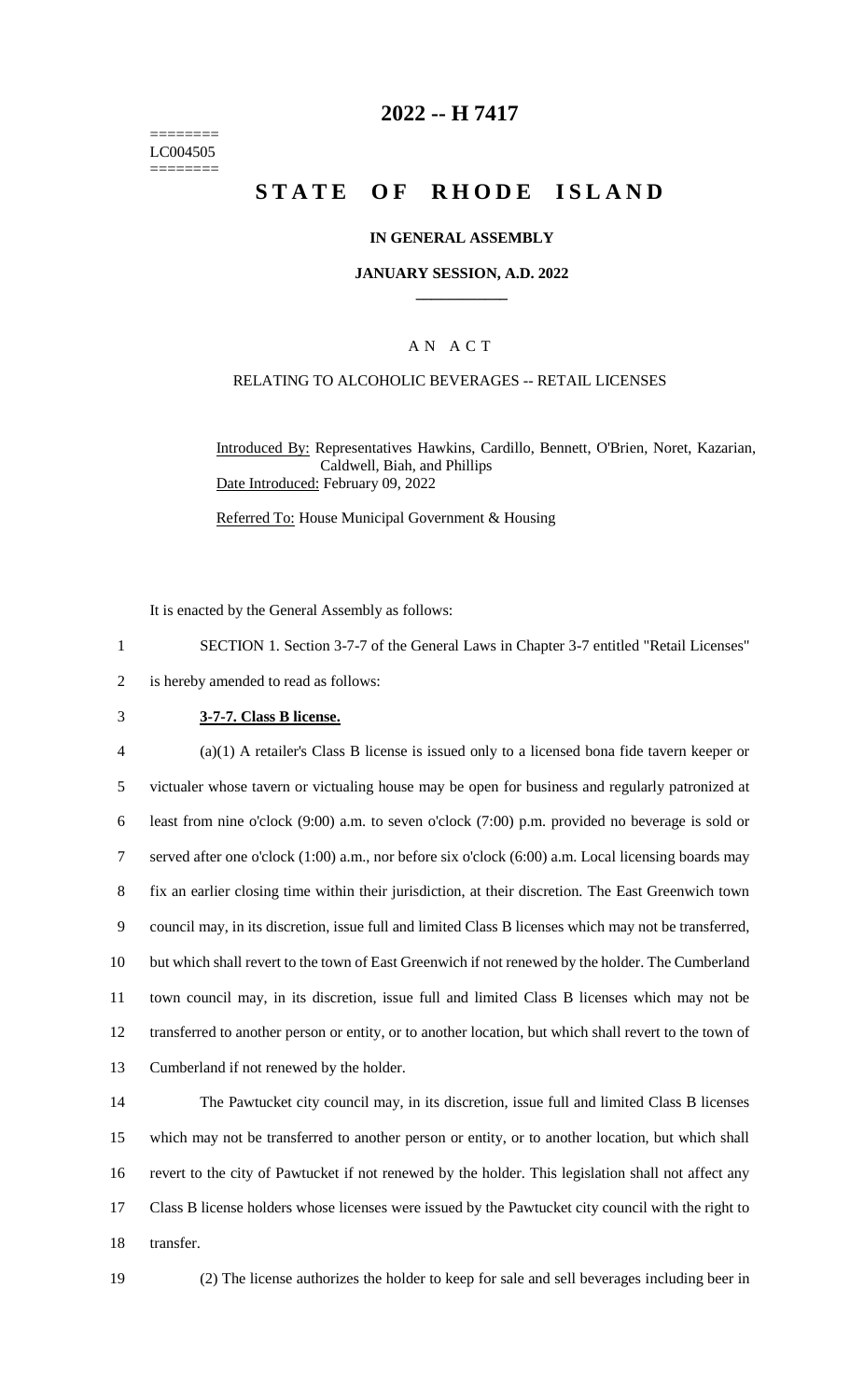cans, at retail at the place described and to deliver them for consumption on the premises or place where sold, but only at tables or a lunch bar where food is served. It also authorizes the charging of a cover, minimum, or door charge. The amount of the cover, or minimum, or door charge shall be posted at the entrance of the establishments in a prominent place.

 (i) [Expires March 1, 2022]. A holder of a Class B license will be permitted to sell, with take-out food orders, up to two (2) seven hundred fifty millimeter (750 ml) bottles of wine or the equivalent volume of wine in smaller factory sealed containers, or seventy-two ounces (72 oz.) of mixed wine-based drinks or single-serving wine in containers sealed in such a way as to prevent re-opening without obvious evidence that the seal was removed or broken, one hundred forty-four ounces (144 oz.) of beer or mixed beverages in original factory sealed containers, and one hundred forty-four ounces (144 oz.) of draft beer or seventy-two ounces (72 oz.) of mixed beverages containing not more than nine ounces (9 oz.) of distilled spirits in growlers, bottles, or other containers sealed in such a way as to prevent re-opening without obvious evidence that the seal was removed or broken, provided such sales shall be made in accordance with § 1.4.10 of the department of business regulation (DBR) liquor control administration regulations, 230-RICR-30- 10-1, and any other DBR regulations.

 (ii) [Expires March 1, 2022]. Delivery of alcoholic beverages with food from a Class B licensee is prohibited.

 (3) Holders of licenses are not permitted to hold dances within the licensed premises, unless proper permits have been properly obtained from the local licensing authorities.

 (4) Any holder of a Class B license may, upon the approval of the local licensing board and for the additional payment of two hundred dollars (\$200) to five hundred dollars (\$500), open for business at twelve o'clock (12:00) p.m. and on Fridays and Saturdays and the night before legal state holidays may close at two o'clock (2:00) a.m. All requests for a two o'clock (2:00) a.m. license shall be advertised by the local licensing board in a newspaper having a circulation in the county where the establishment applying for the license is located.

 (5) A holder of a retailer's Class B license is allowed to erect signs advertising his or her business and products sold on the premises, including neon signs, and is allowed to light those signs during all lawful business hours, including Sundays and holidays.

 (6) Notwithstanding the provisions of subsection (a) and/or § 3-7-16.4, a holder of a retail class B and/or class ED license may apply to the municipality in which the licensee is located for a permit to conduct a so-called "Lock-In Event", under the following conditions:

 (i) A "Lock-In Event" is defined as an event where a specified group of individuals are permitted to remain in a licensed premises after closing hours including, but not limited to, the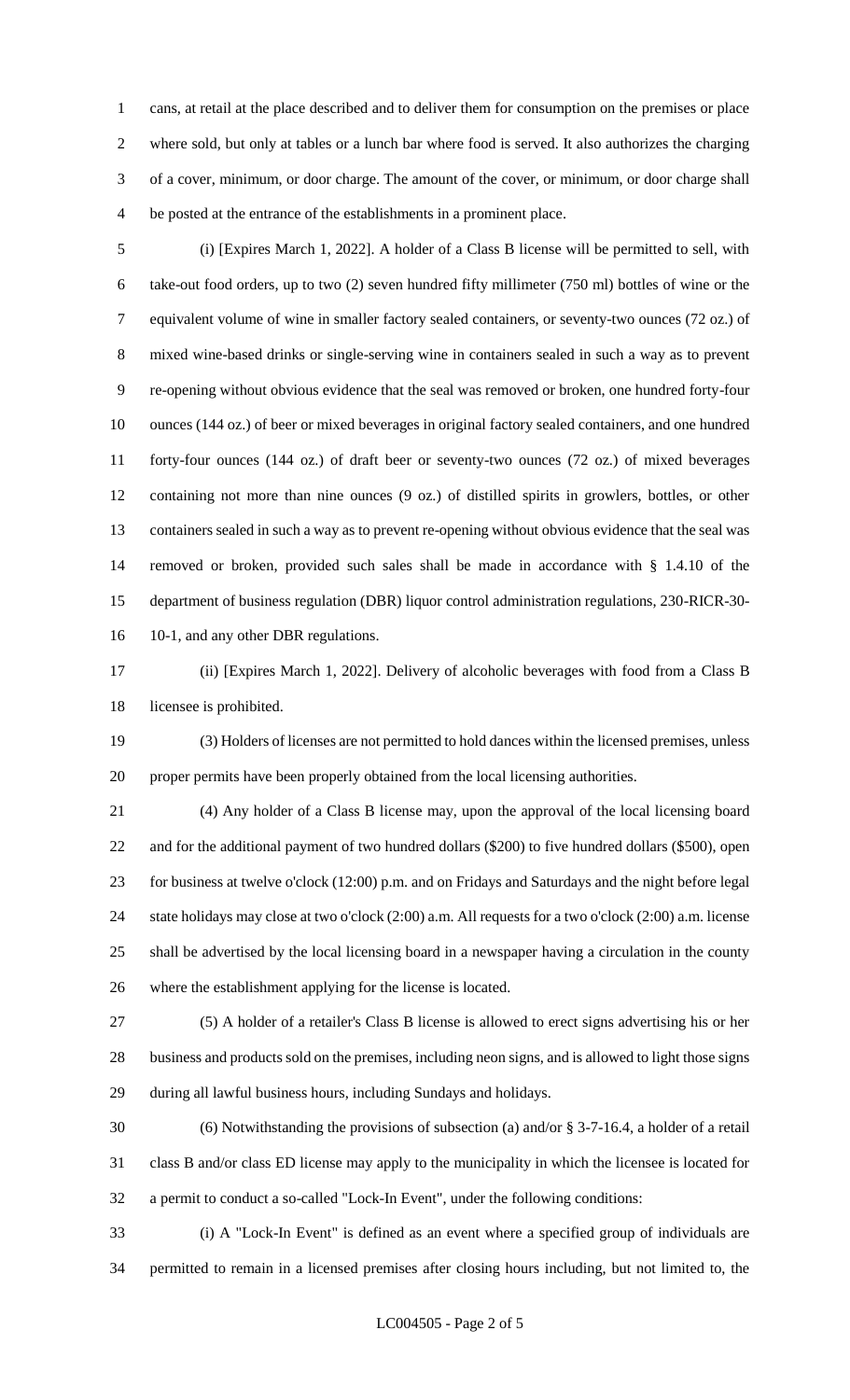hours of 1:00 a.m. to 6:00 a.m.

 (ii) A Lock-In Event must have the approval of the municipal licensing authority pursuant to a permit issued for each such event, subject to such conditions as may attach to the permit. The fee for the permit shall be not less than fifty dollars (\$50.00) nor more than one hundred dollars (\$100). The granting or denial of a Lock-In Event permit shall be in the sole discretion of the municipal licensing authority and there shall be no appeal from the denial of such a permit.

 (iii) During the entire period of any Lock-In Event, all alcoholic beverages must be secured in place or removed from the public portion of the premises and secured to the satisfaction of the municipality issuing the Lock-In Event permit.

 (iv) During the Lock-In Event, the establishment shall be exclusively occupied by the Lock-In Event participants and no other patrons shall be admitted to the premises who are not participants. It shall be a condition of the permit that participants shall not be admitted more than thirty (30) minutes after the permitted start time of the Lock-In Event, except in the event of unforeseen travel delays, nor permitted to re-enter the event if they leave the licensed premises.

(v) As part of the Lock-In Event, food shall be served.

 (vi) The municipal licensing authority may, in its sole discretion, require the presence of a police detail, for some or all of the event, and the number of officers required, if any, shall be determined by the municipality as part of the process of issuing the Lock-In Event permit. The licensee shall be solely responsible for the cost of any such required police detail.

 (b) The annual license fee for a tavern keeper shall be four hundred dollars (\$400) to two thousand dollars (\$2,000), and for a victualer the license fee shall be four hundred dollars (\$400) 22 to two thousand dollars (\$2,000). In towns with a population of less than two thousand five hundred (2,500) inhabitants, as determined by the last census taken under the authority of the United States or the state, the fee for each retailer's Class B license shall be determined by the town council, but shall in no case be less than three hundred dollars (\$300) annually. If the applicant requests it in his or her application, any retailer's Class B license may be issued limiting the sale of beverages on the licensed premises to malt and vinous beverages containing not more than twenty percent (20%) alcohol by volume, and the fee for that limited Class B license shall be two hundred dollars (\$200) to one thousand five hundred dollars (\$1,500) annually. The fee for any Class B license shall in each case be prorated to the year ending December 1 in every calendar year.

 (1) Upon the approval and designation of a district or districts within its city or town by the local licensing board, the local licensing board may issue to any holder of a Class B license or a Class ED license, an extended hours permit to extend closing hours on Thursdays, Fridays and Saturdays, the night before a legal state holiday or such other days as determined by the local board,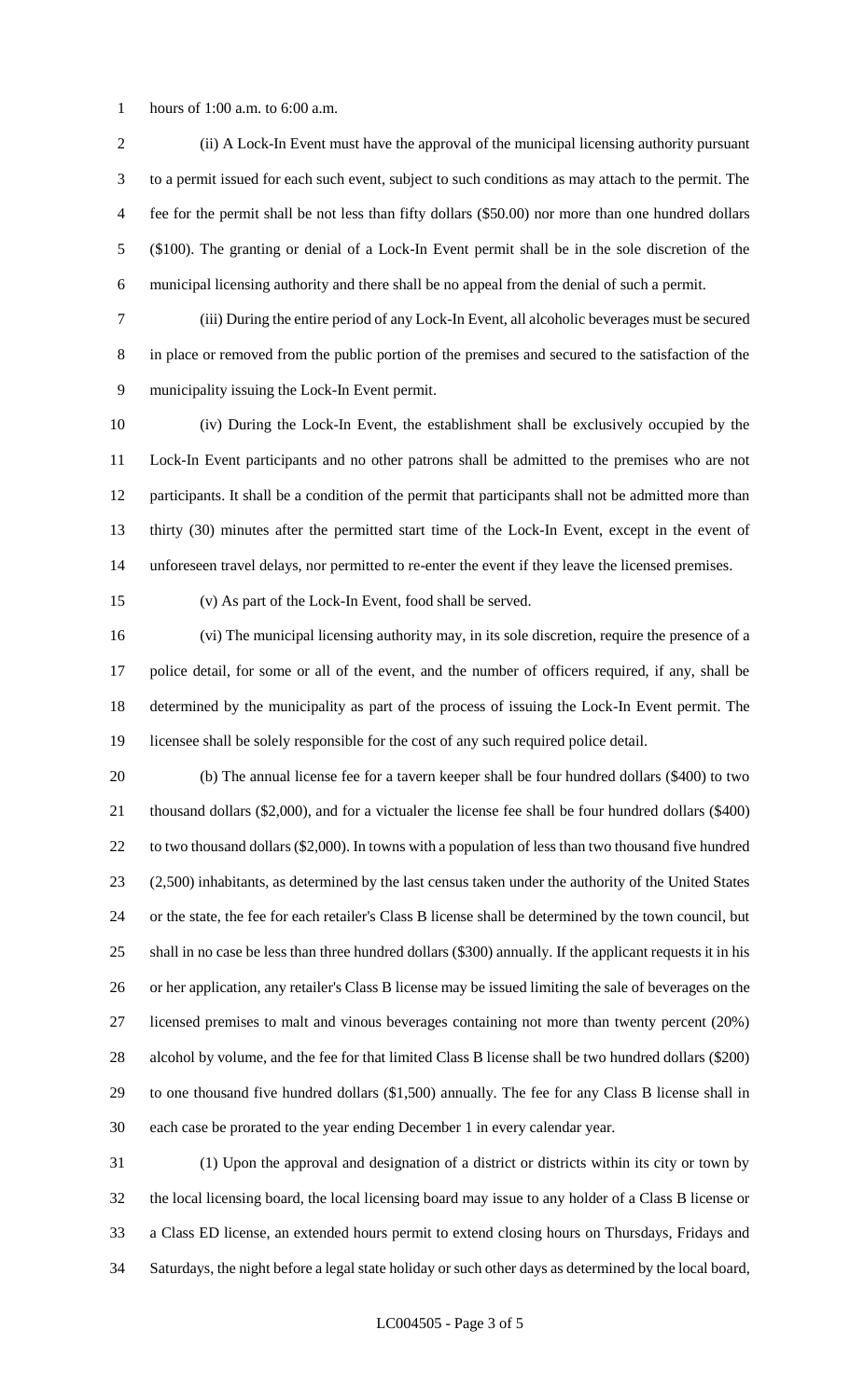for one hour past such license holder's legal closing time as established by the license holder's license or licenses including, but not limited to, those issued pursuant to subsection (a)(4) of this section. The extended hours permit shall not permit the sale of alcohol during the extended one- hour period and shall prohibit the admittance of new patrons in the establishment during the extended one-hour period. The designation of such district(s) shall be for a duration of not less than six (6) months. Prior to designating any such district, the local licensing authority shall hold a hearing on the proposed designation. The proposed designation shall include the boundaries of the proposed district, the applicable days for the extended hours, and the duration of the designation and the conditions imposed. The proposed designation shall be advertised at least once per week for three (3) weeks prior to the hearing in a newspaper in general circulation in the city or town. The city or town will establish an application process for an extended hours permit for such license holder and may adopt rules and regulations to administer the permit.

 (c) The licensee shall offer to the public, in conjunction with the sale of alcoholic 14 beverages, the opportunity to purchase and consume food to be served on the premises in the same area designated for the sale and consumption of alcoholic beverages. These foods shall be offered 16 for sale during all times that alcoholic beverages are sold and consumed on the licensed premises, 17 unless the local licensing board grants permission to the licensee to stop the sale of food after ten 18 o'clock (10:00) p.m., with such permission subject to revocation by the local licensing board at any 19 time for any cause. SECTION 2. This act shall take effect upon passage.

======== LC004505 ========